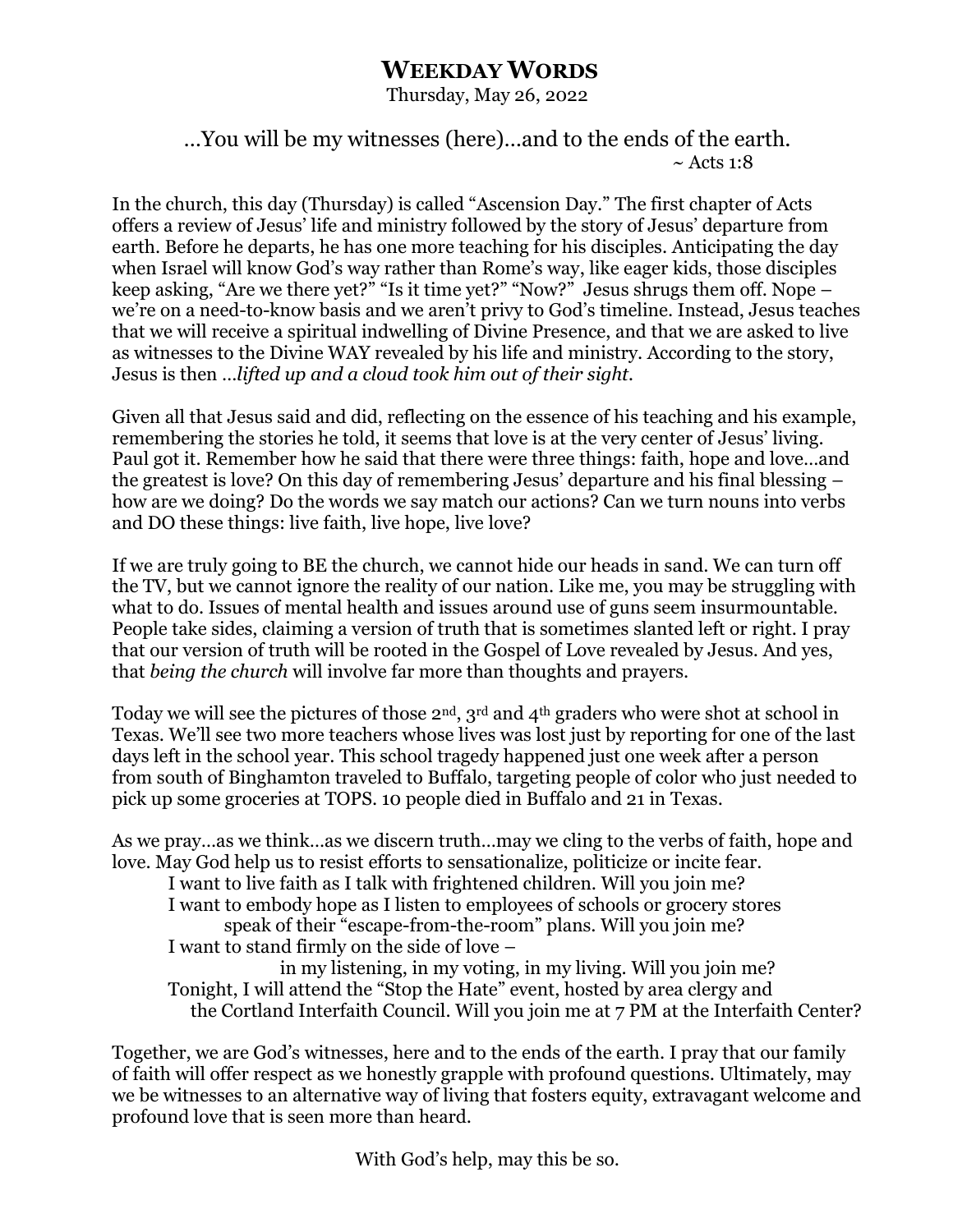### **THIS SUNDAY**

Weather permitting, this 5<sup>th</sup> Sunday of May, we will be outside.

It's not just for the kids! At 9:30, Faith Formation will work on a rock-painting project for our Memorial Garden. Come and paint a rock, which will be used as we spruce things up in the garden.

At 10:30 we will gather under the shade of the trees on our green to sing, pray and worship. Bring your own lawn chair or use one of ours. We will not live-stream the outside service.

In the event of rain, we will move inside. Should it rain, we will live-stream and you can find the link at: [www.homercc.com.](http://www.homercc.com/)

## **NEXT WEEK**

Monday Our office will be closed for Memorial Day celebrations.

Wednesday A Celebration of Life for Doris Munson Haskell Polizzi Gathering at 10:30 AM Service begins at 11:00, followed by the graveside service.

Worship & Music will meet at 6:30 PM

- Thursday Homer Nursery School picnic on the Green
- Friday Confirmation Banquet

6:00 PM Appetizers in the Garden; rehearsal in the sanctuary 6:30 Introductions, Toasting and dinner

### **NEXT SUNDAY IS PENTECOST**

### Plan to wear RED!

June 5th will be very special as we welcome seven young people who will join our church, confessing their faith by confirming what was said at their baptisms. For the last eight months, these men and women have been meeting for classes with Pastor Vicki, Gary Harrington, and Kurt Schmidt. Additionally, each person has been talking with a Journey Partner. As we make our final preparations, say special prayers for:

| Confirmand                | <b>Journey Partner</b> |
|---------------------------|------------------------|
| <b>Jack Bertram</b>       | Jim McKenna            |
| Amelia Brown              | Julie Freeman          |
| <b>Jack Brown</b>         | Peter Wright           |
| Daniel Ford               | Jim Ulrich             |
| Delanie McConnell         | Cindy Stout            |
| Claudia Joy Saddlemire    | Carrie Scheibner       |
| <b>Matthew Stappleton</b> | <b>Stef Fellows</b>    |

We wrap Bev Berry and her family in support and care as we grieve the passing of Steve last Saturday. A celebration of Steve's life is being planned for July.